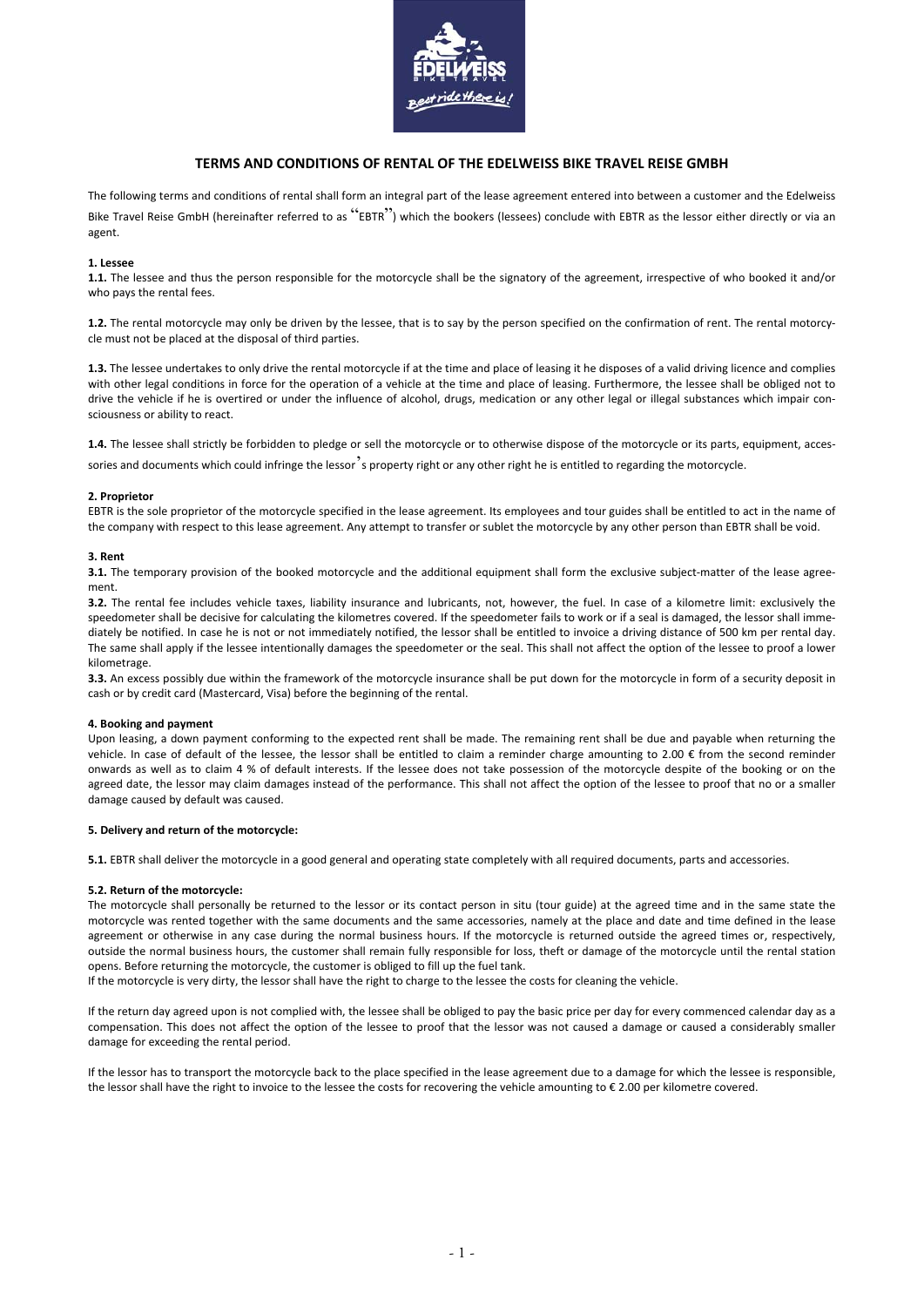

# **6. Withdrawal from the contract**

# **6.1. Withdrawal from the contract by the customer**

#### **a) Withdrawal from the contract with cancellation charge**

The customer shall be entitled against payment of a cancellation charge to withdraw from the contract by sending a written notice to EBTR. The amount of the cancellation charge shall be based on the time the withdrawal is declared. The rental price shall be the total price of the service agreed upon in the contract. The following cancellation rates shall apply: - until 30 days before the rental start date 10 % of the total price; - until 15 days before the rental start date 30 % of the total price; ‐ until 7 days before the rental start date 50 % of the total price; ‐ from 6 days before the rental start date onwards 100 % of the total price. It is recommended taking out a travel cancellation insurance.

#### **b) No‐show**

It shall be considered no-show if the customer fails to appear on the rental start date or if he starts leasing the motorcycle late. If it is moreover ascertained that the customer can no longer make use of or no longer wants to make use of the remaining rental service, he shall pay 100 percent of the rental price. In case of a late arrival of the customer, he shall pay the entire rental price for the rental period initially planned.

### **6.2. Withdrawal from the contract by EBTR**

The lessor may terminate the lease agreement without giving notice if he gains knowledge of a good cause rendering the continuation of the lease agreement impossible. Good causes shall in particular be false statements made by the lessee concerning his person, his creditworthiness as well as the serious violation of the contractual obligations. In case of a termination without notice, the rental motorcycle shall be returned immediately, even before the expiry of the ordinary rental period. Apart from that, claims for damages of the lessor shall not be affected.

If – in case of a withdrawal from the contract on the part of EBTR – the motorcycle can be rented out otherwise, the cancellation charges are reduced correspondingly.

#### **7. Obligations of the lessee**

**7.1.** The lessee shall handle the motorcycle with due care, in particular comply with the technical regulations and operating instructions as well as guarantee road safety. The lessee undertakes to control the oil, water level, tyre pressure as well as the correct tension of the drive chain on a regular basis during the rental period. During the night (10.00 p.m. until 06.00 a.m.), the motorcycle shall not be parked on public roads. The motorcycle shall in any case be locked up with the steering lock when parked.

**7.2.** The motorcycle shall only be used in the manner agreed upon in the contract and intended by the manufacturer. The lessee shall not be al‐ lowed to participate in motorsport events or to drive on non-public roads or, respectively, on roads of racing circuits (e.g. racing track Nürburgring-Nordschleife) even if the road traffic regulations are applicable there. Journeys abroad require the express consent of the lessor or, respectively, are regulated within the limits of use mentioned in the lease agreement. The lessee shall comply with the statutory provisions, in particular with the road traffic laws. He shall be liable for all warning charges, administrative fines and penalties including the costs incurred by the lessor which are caused during the period the vehicle is rented in his name. Insofar as EBTR is obliged to bear such fine charges and related costs, the customer agrees that EBTR invoices a reasonable administrative fee in addition to the amounts payable for taking care of these matters.

**7.3.** The customer undertakes to only use the vehicle if it is in perfect condition to drive. If any technical problems or damages occur, the customer shall inform EBTR without delay. The customer shall expressly not be allowed to realize repairs himself .

**7.4.** The customer does not carry out any technical or optical modifications concerning the rental motorcycle (e.g. stickers, adhesive films).

**7.5.** The rental motorcycle may not be used by the lessee for commercial purposes.

#### **8. Liability of the lessee for damages**

**8.1.** The lessee shall be liable in case of theft as well as for all damages which are caused to the rental motorcycle, documents, parts and accessories during the rental period unless he proofs that no fault lies with him. In case of disproportionately high tyre wear or, respectively, friction that can manifestly be ascertained due to improper use (e.g. "burn outs"), the lessee shall be liable to pay damages.

8.2. In case of damages of the rental motorcycle, documents, parts and accessories, the lessee shall be liable for the following costs actually incurred or ascertained by means of an expert opinion: repair costs, recovery and return costs, costs for experts, technical and mercantile value depreciation, loss of rent during the repair time or, respectively, in case of total loss for the replacement time; in case of theft for the replacement value. The lessee shall pay the basic fee per day for every day of loss of rent. The lessee shall have the right to proof that a smaller damage was caused.

# **9. Obligations and liability of the lessor**

**9.1.** The lessor provides the motorcycle in a perfect, clean state conforming to operating and road safety as well as with undamaged seals usually fixed on the vehicle. The lessor only recognizes previous damages insofar as they were recorded in writing in the lease agreement or, respectively, in the inspection report when delivering the vehicle. Besides, the lessee shall receive the registration papers of the vehicle, a vehicle tool kit, a safety vest and a first aid kit as well as mounted and optional equipment as specified in the inspection report.

**9.2.** If during the rental period, without the lessee being at fault, it becomes necessary to repair something in order to guarantee the operation and road safety of the motorcycle, the lessee is entitled to commission an authorized workshop of the manufacturer of the vehicle up to a repair sum of 100.00 €. The receipts on repair costs shall be presented to the lessor in the original. If the expected repair costs exceed 100.00 €, the consent of the lessor shall be obtained before the commission.